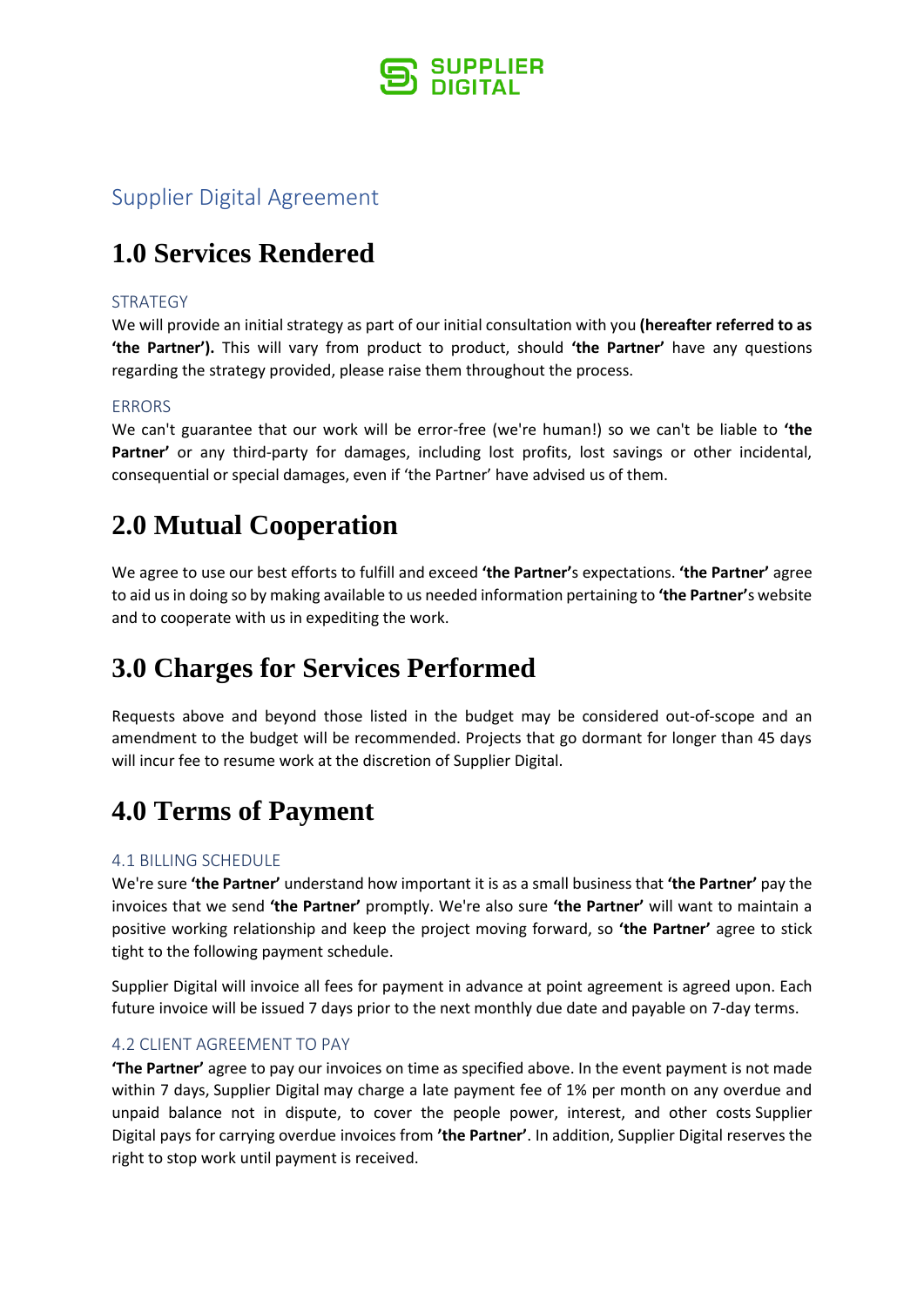

#### 4.3 COLLECTION COSTS

In the event that we incur legal fees, costs and disbursements in an effort to collect our invoices, in addition to interest on the unpaid balance, **'the Partner'** agree to reimburse us for these expenses.

# **5.0 Cancellation of Plans**

**'The Partner'** have the right to modify, reject, cancel or stop any and all plans or work in process. However, **'the Partner'** agree to reimburse us for all costs and expenses we incurred prior to **'the Partner'**s change in instructions, and which relate to non-cancellable commitments, and to defend, indemnify and hold us harmless for any liability relating to such action. We agree to use our best efforts to minimize such costs and expenses.

# **6.0 Responsibilities of Supplier Digital and 'the Partner'.**

### 6.1 SUPPLIER DIGITAL'S RESPONSIBILITY FOR RELEASES

We shall obtain releases, licenses, permits or other authorization to use testimonials, copyrighted materials, photographs, artwork or any other property or rights belonging to third parties obtained by us for use in performing services for **'the Partner'** (If applicable).

### 6.2 'THE PARTNER'S RESPONSIBILITY FOR RELEASES

**'the Partner'** guaranteeS that all elements of text, images, or other artwork **'the Partner'** provides are either owned by **'the Partner'**s good selves, or that **'the Partner'** has permission to use them. Then when **'the Partner's** final payment has cleared, copyright will be automatically assigned as follows:

**'The Partner'** will own the visual elements that we create for this project. We'll supply **'the Partner'** source files and finished files and **'the Partner'** should keep them somewhere safe as we're not required to keep a copy. **'The Partner'** will own all elements of text, images and data **'the Partner'** provided, unless someone else owns them.

We'll own the unique combination of these elements that constitutes a complete design and we'll license that to **'the Partner'**, exclusively and in perpetuity for this project only, unless we agree otherwise. We can provide a separate estimate for that.

#### 6.3 CLIENT RESPONSIBILITY FOR ACCURACY

**'The Partner'** shall be responsible for the accuracy, completeness and propriety of information concerning **'the Partner's** products and services which **'the Partner'** furnishes to us verbally or in writing in connection with the performance of this Agreement.

# **7.0 Confidentiality**

Supplier Digital acknowledges its responsibility, both during and after the term of its appointment, to use all reasonable efforts to preserve the confidentiality of any proprietary or confidential information or data developed by Supplier Digital on behalf of **'the Partner'** or disclosed by **'the Partner'** to Supplier Digital.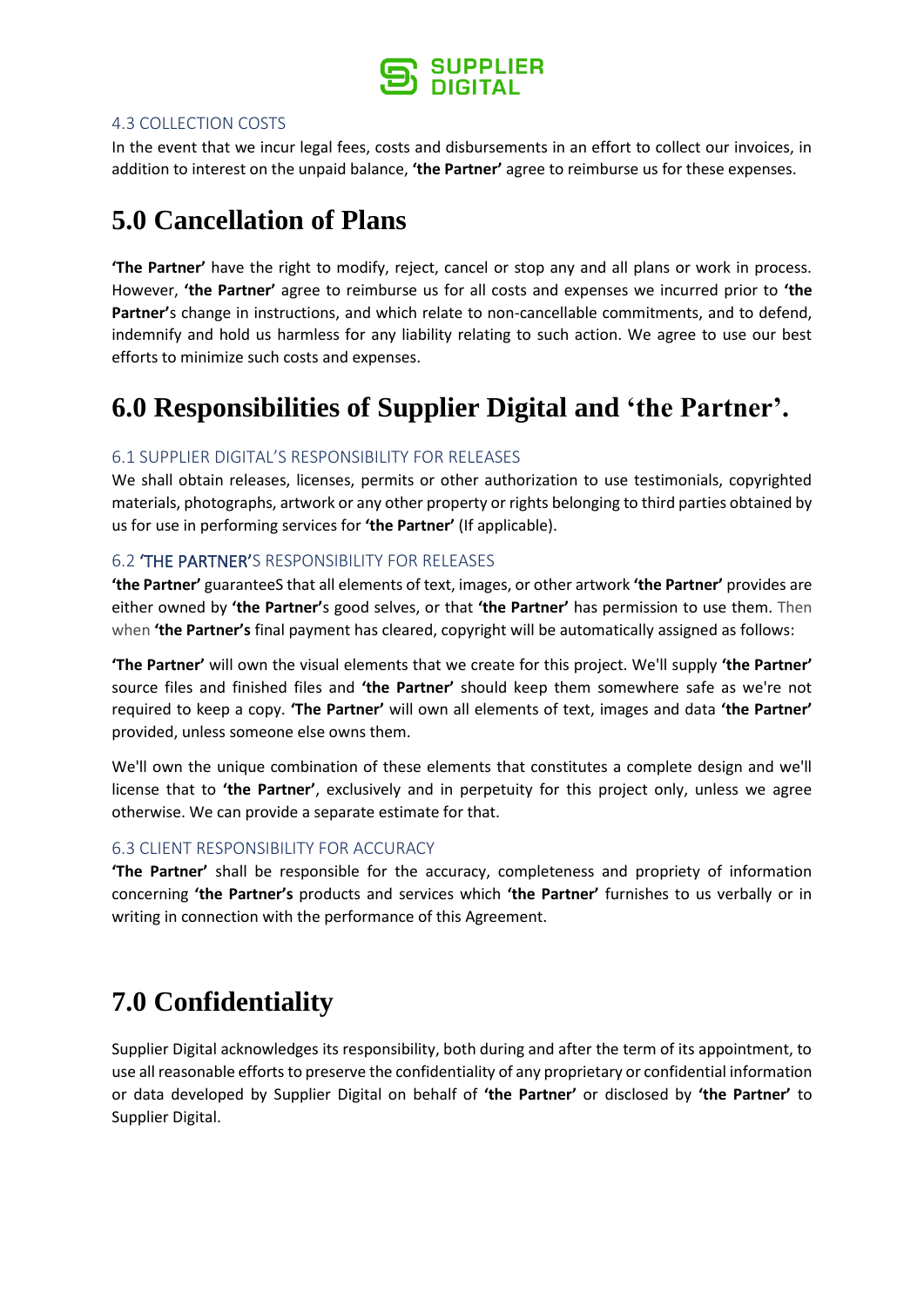

Also, due to the wholesale nature of Supplier Digital's engagement model, all relationships will be held with Supplier Digital and **'the Partner'** directly and at no time will Supplier Digital attempt to contact the end customer directly without express written permission from **'the Partner'**

# **8.0 Term and Termination**

### 8.1 Period of Agreement and Notice of Termination

This Agreement shall become effective as of the date agreed online by ticking the **'I agree to these terms and conditions'** tick box when selecting a product from the Supplier Digital website and shall continue until terminated by either party upon not less than 30 days' notice in writing given by either party to the other.

### 8.2 TERMINATION FOR CAUSE

Either party to this Agreement may terminate the Agreement if the other party defaults in the performance of any of its material duties and obligations and the default is not cured within thirty (30) days of the receipt of notice of said default, or if the default is not reasonably curable within said period of time, unless the defaulting party commences cure within said period of time and diligently proceeds to cure the default.

In addition, either party may immediately terminate this Agreement by giving written notice to the other party if the other party is insolvent or has a petition brought by or against it under the insolvency laws of any jurisdiction, if the other party makes an assignment for the benefit of creditors, if a trustee, or similar agent is appointed with respect to any property or business of the other party, or in the case of the Client, if the Client materially breaches its obligations to make payment pursuant to this Agreement.

#### 8.3 PAYMENT FOR NON-CANCELABLE MATERIALS?

Any non-cancellable materials, services, etc., we have properly committed ourselves to purchase for **'the Partner'**s account, (either specifically or as part of a plan such as modules, photography and/or external services) shall be paid for by **'the Partner'**, in accordance with the provisions of this Agreement. We agree to use our best efforts to minimize such liabilities immediately upon written notification from **'the Partner'**. We will provide written proof, upon request of the Supplier Digital, that any such materials and services, are non-cancellable.

#### 8.4 MATERIALS UNPAID FOR

If upon termination there exist any materials furnished by us or any services performed by us for which **'the Partner'** have not paid us in full, until such time as **'the Partner'** have paid us in full **'the Partner'** agree not to use any such materials, in whole or in part, or the product of such services.

#### 8.5 TRANSFER OF MATERIALS

Upon termination of this agreement, provided that there is no outstanding indebtedness then owing by **'the Partner'** to Supplier Digital, Supplier Digital shall transfer, assign and make available to **'the Partner'** all property and materials in its possession or control belonging to **'the Partner'**. **'The Partner'** agrees to pay for all costs associated with the transfer of materials.